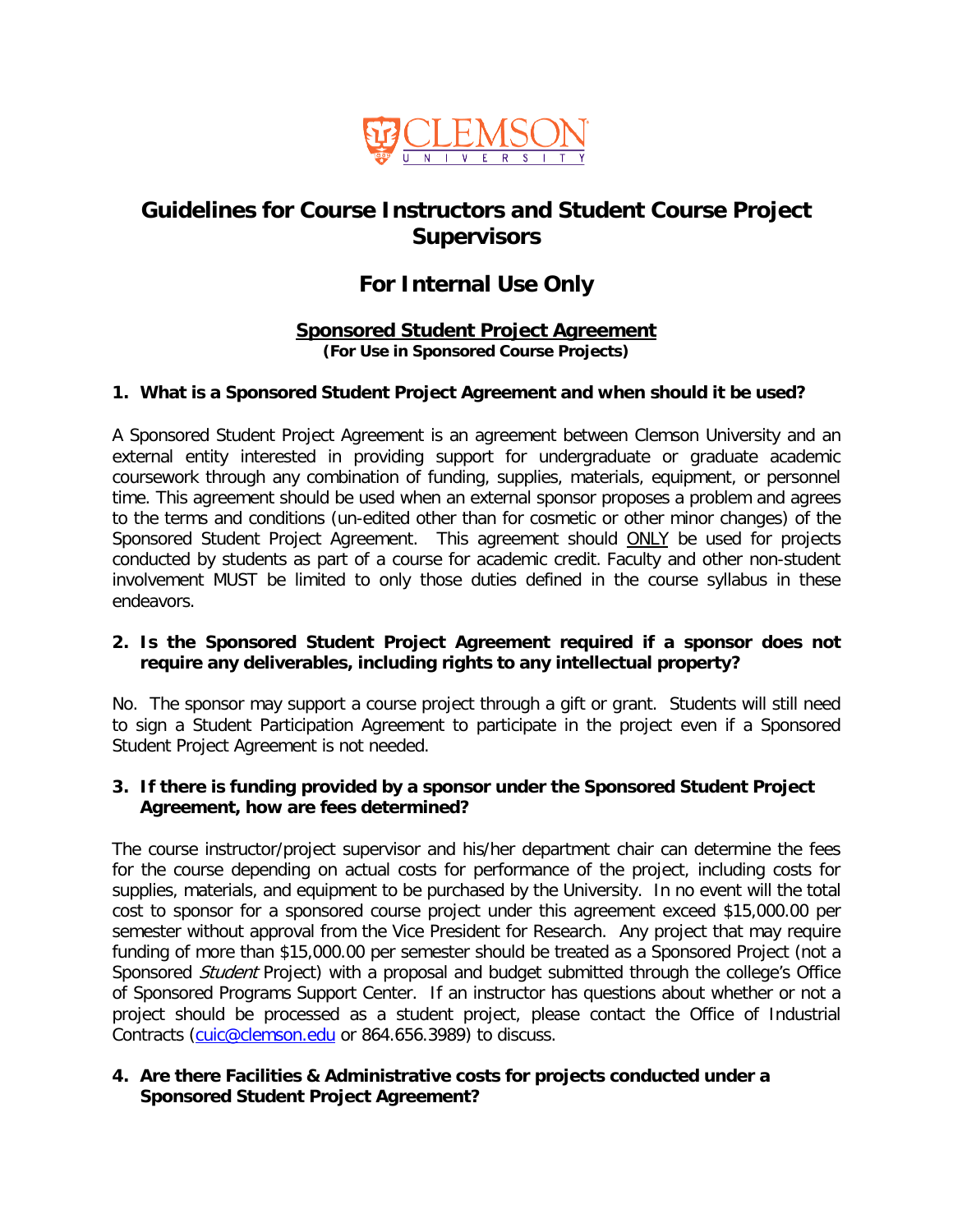No, unless the sponsor wishes to negotiate the terms and conditions of the Sponsored Student Project Agreement. Any substantive changes to the agreement may require facilities and administrative costs to be assessed at the University's federally negotiated rate (for FY15, the rate is 50% of modified total direct costs).

## **5. Who completes the Sponsored Student Project Agreement?**

The course instructor/project supervisor should complete the agreement, sign, have his/her department chair sign, and have the sponsor sign before submitting the agreement to the Office of Industrial Contracts [\(cuic@clemson.edu\)](mailto:cuic@clemson.edu) to route for the Vice President for Research signature. The agreement should be executed by the Vice President for Research and the sponsor prior to initiation of the project.

### **6. If course instructors/project supervisors have questions about the Sponsored Student Project Agreement, who should they contact?**

The Office of Industrial Contracts (OIC) is available to answer any questions about the agreement and can be reached at [cuic@clemson.edu.](mailto:cuic@clemson.edu)

## **Student Participation Agreement**

**(For Use in Sponsored Course Projects)**

## **1. When should students sign a Student Participation Agreement?**

As a general rule, a student participating in a course for credit owns any intellectual property s/he creates in the performance of a project in the course and does not need to sign an agreement to participate in the project. However, if the project is a "sponsored project," the student needs to sign a Student Participation Agreement in order to participate. A "sponsored project" includes a project performed in a course for credit that is supported with a tangible contribution from an external third party, whether through funding, supplies, materials, equipment, or personnel time. This support can be received by the university as a gift or grant or under contract (see guidelines for Sponsored Student Project Agreement). If the student intends to use University background intellectual property to perform a project, even if the project is not a "sponsored project," the student will need to sign a Student Participation Agreement.

## **2. Are the students required to sign the Student Participation Agreement?**

In order to participate in a course project that is supported with a tangible contribution from an external third party or uses University background intellectual property, a student is required to sign the Student Participation Agreement. If the student elects not the sign, the student cannot participate in the project. If the student is enrolled in a course required for graduation and chooses not to sign the Student Participation Agreement, the course instructor/project supervisor will provide an alternate project for the student to work on that is not supported by an external third party or does not include the use of University background intellectual property.